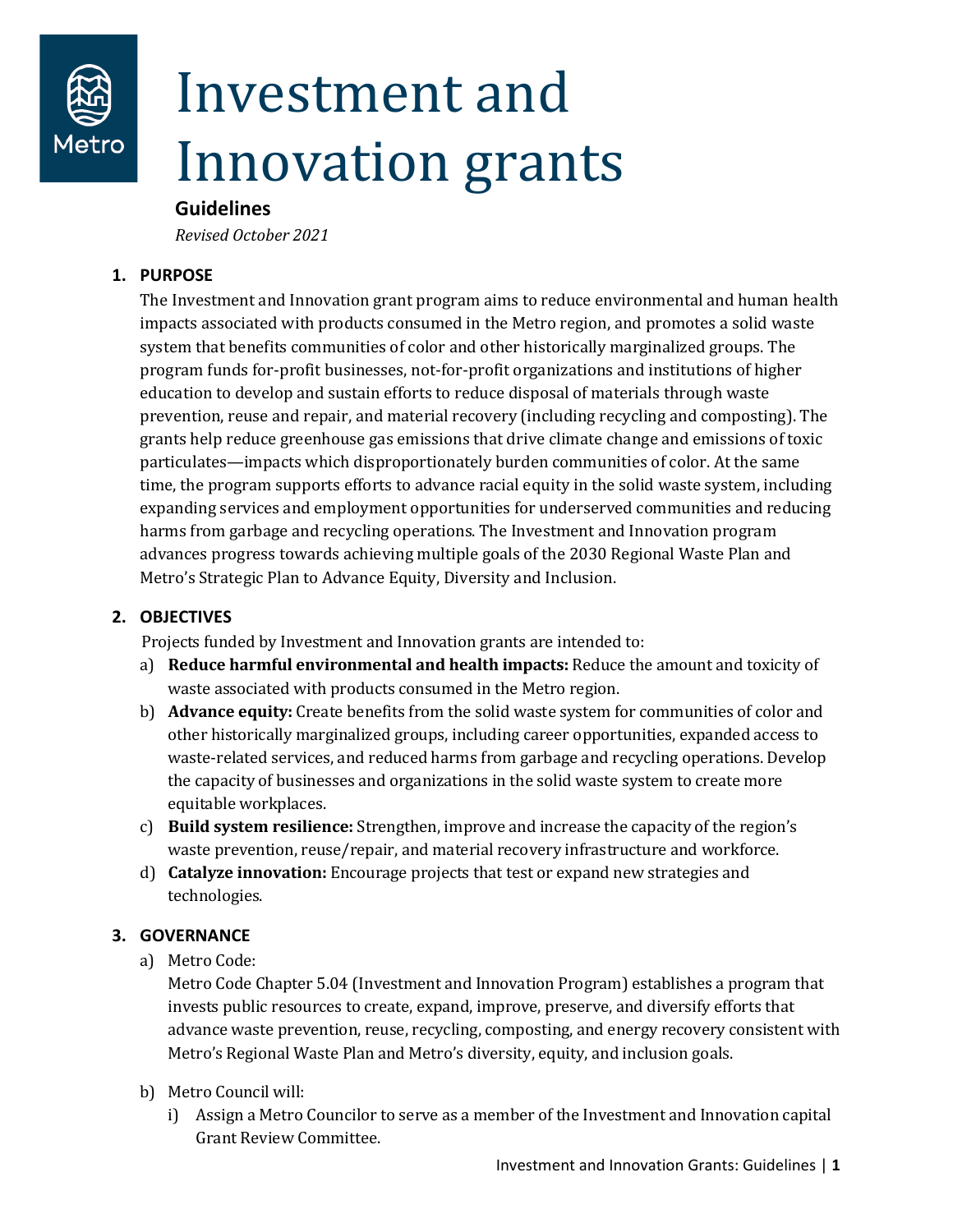- ii) Review Investment and Innovation Seven-Day Notices issued by the Metro Chief Operating Officer to inform the Metro Council of grant project funding decisions. A Councilor will have seven days from the date of the notice to make a request by email for a briefing or to bring the matter forward for formal Council action. If the Metro Council chooses to take formal action on a grant project funding decision, the Council may allow the decision to stand, send the decision back for reconsideration, or deny or approve the decision. The funding decision will become final seven days after the date the notice was issued if no Councilor requests it be presented to the full Metro Council for review.
- iii) Determine whether to adopt the Investment and Innovation grant program's operating budget and annual grant funds as part of Metro's budgeting process.
- c) The Metro Chief Operating Officer will:
	- i) Make funding decisions, informed by recommendations by the Grant Review Committee(s) and Metro Waste Prevention and Environmental Services Director.
	- ii) Provide the Metro Council with Investment and Innovation Seven-day Notices to inform the Council of grant project funding decisions.
- d) The Waste Prevention and Environmental Services Director or their designee will:
	- i) Select one or more program priority focus areas on annual basis, if the Director determines it would benefit the program in achieving its objectives.
	- ii) Determine a target amount of funding available for each category of grants offered, if the Director determines it would benefit the program in achieving its objectives.
	- iii) Determine the scope of responsibility for the Grant Review Committee(s) as to whether it will evaluate both capital and program grants, or one or the other.
	- iv) Appoint Investment and Innovation Grant Review Committee(s) members, who may include:
		- (1) One Metro Waste Prevention and Environmental Services manager or staff member to serve as chair.
		- (2) Two or three non-Metro government agency representatives.
		- (3) Two or three community members, including at least two people representing an underserved or underrepresented community.
		- (4) One representative from a non-solid waste related business.
	- v) Review and approve, reject or modify Grant Review Committee(s) funding recommendations.
- e) The Grant Review Committee(s) will:
	- i) Evaluate proposals for funding to determine whether they meet the Investment and Innovation grants program criteria and whether applicants have the capacity to implement their project as described.
	- ii) Offer suggestions to strengthen applications.
	- iii) Make funding recommendations to the Metro Chief Operating Officer.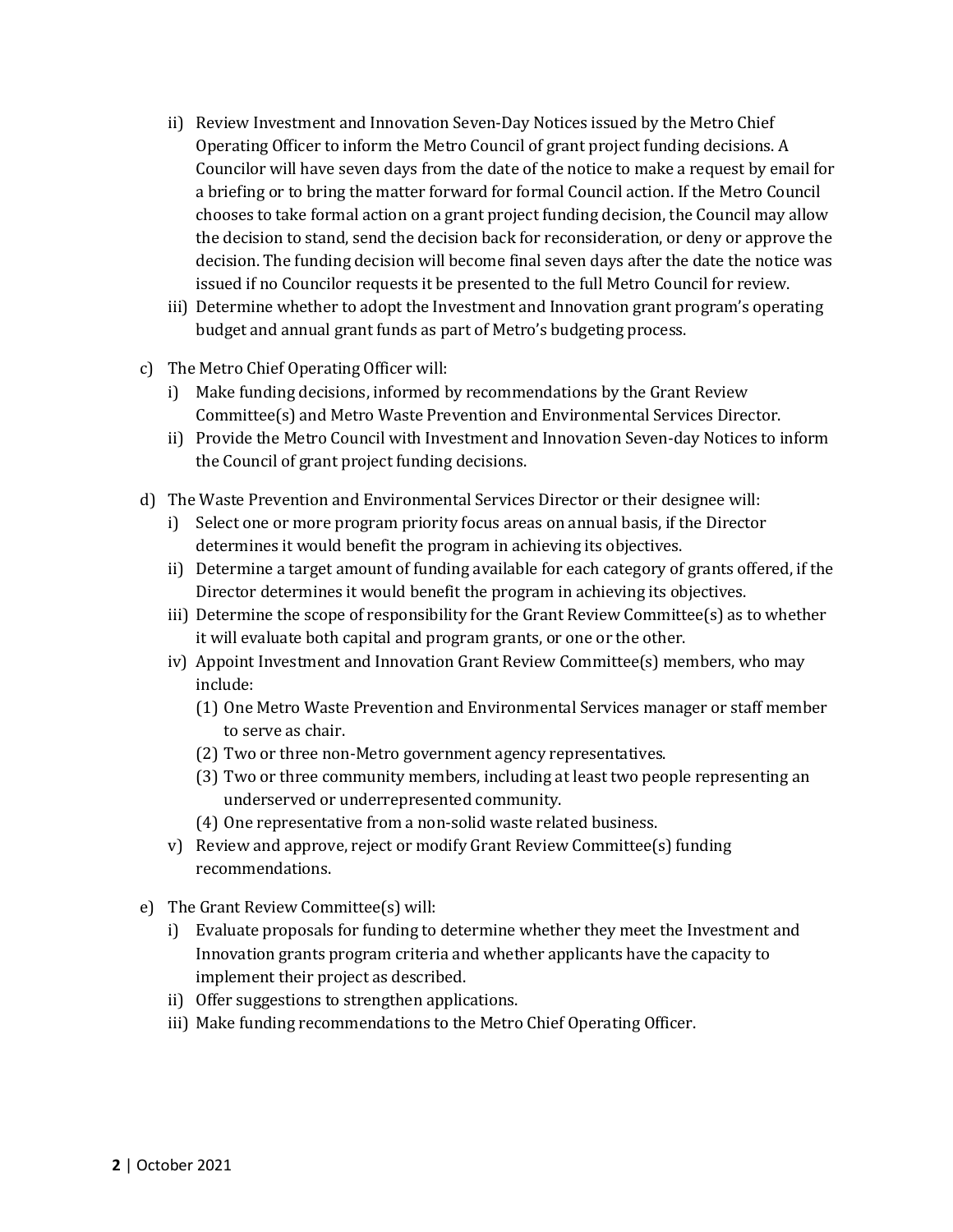## **4. METRO REPORTING**

Metro staff will produce an annual report documenting the types and amounts of grants awarded and grant outcomes. That report will be presented to the Metro Council and published on the Metro website.

#### **5. FUNDING GUIDELINES**

#### a) **Eligible Applicants**

- i) Non-profit organization (or fiscal sponsor) with a federal  $501(c)$  tax designation.
- ii) For-profit business.
- iii) Institutions of higher education (universities, colleges).

#### b) **General Eligibility Requirements**

- i) An applicant must be in compliance with local, state, and federal requirements.
- ii) An applicant must have secured all relevant permitting licensing, approvals, waivers and other authorizations applicable to the grant-funded project, or have these processes substantially completed with a plan for completion, at the time of application for the grant.
- iii) An applicant must demonstrate that it has matching funds or other contributions to share in the cost of the project, if required.
- iv) An applicant's proposed project must be located within the Metro jurisdictional boundary and/or significantly advance Investment and Innovation program objectives for the Metro region.

## c) **Ineligible Costs**

- i) Investment and Innovation grants may not be used for:
	- (1) Costs not directly tied to the proposed project or program.
	- (2) Costs associated with preparing a grant proposal, stock or debt offering, formation of partnerships, incorporations, fundraising, or other forms of such business costs.
	- (3) Costs incurred outside of the scope or time period of the funding agreement.
	- (4) Costs for which payment has been or will be received under another financial assistance program.
	- (5) Payment of fines, penalties, arrears, judgments, or other such obligations.
	- (6) Projects that may degrade the quality of air, water and land resources.
	- (7) Costs related to transactions with an affiliated company.
	- (8) Purchase, rent or lease of land or buildings, except if explicitly permitted for certain priority projects/programs and/or applicant types as specified in the funding solicitation.
- ii) In addition to  $(c)(i)$ , Investment and Innovation capital grants may not be used for indirect/overhead costs. Up to 10 percent of program grant funds may be used for indirect/overhead costs that are directly related to the project.
- iii) Capital grants may not be used for labor/personnel, benefits and related costs, except as follows: Up to 20 percent of the total capital grant awarded to a business or organization with an annual operating budget of \$500,000 or less may be used for labor/personnel and related costs directly related to implementing the grant project.
- iv) Additional prohibited expenses may be outlined in the funding solicitation.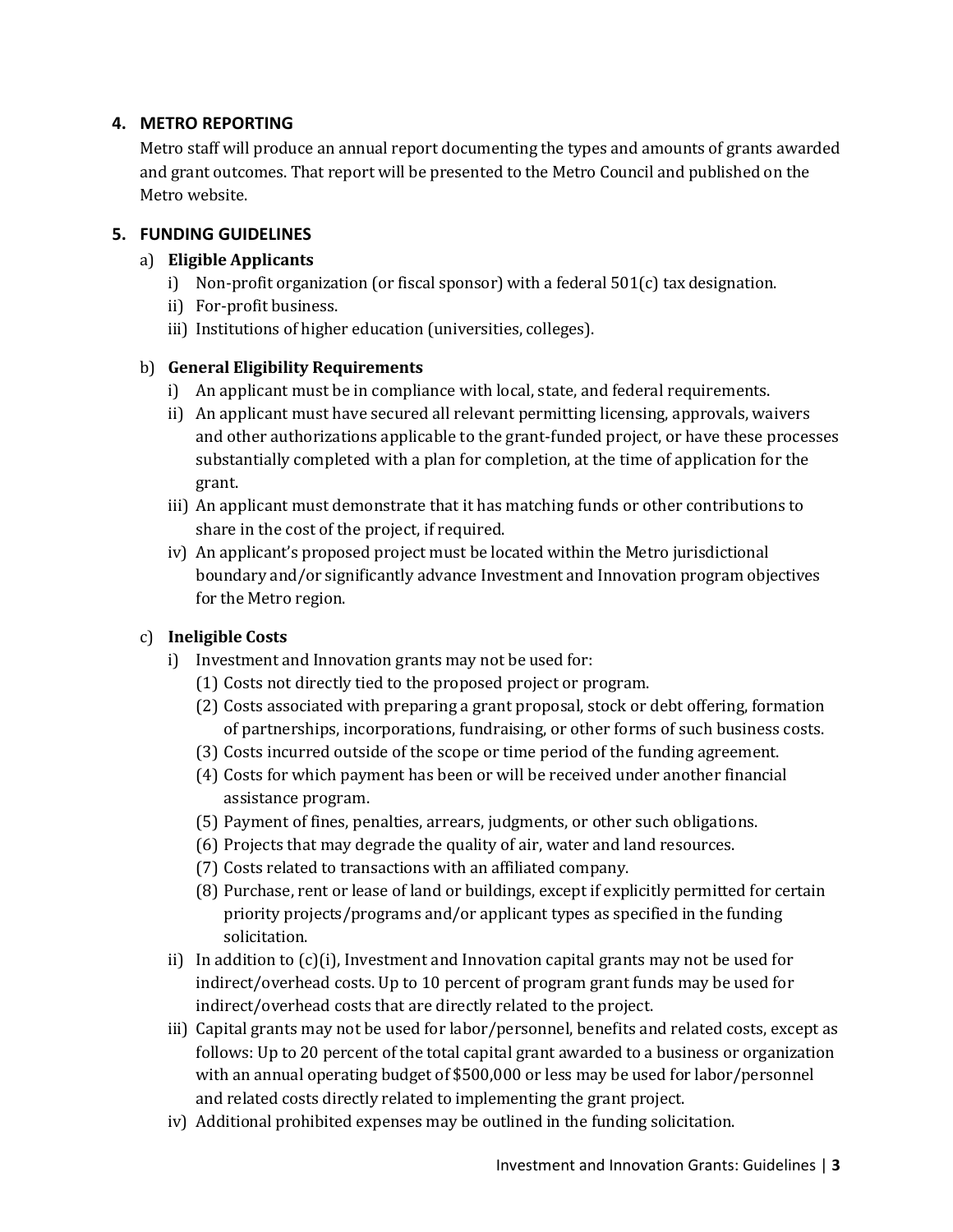#### d) **Multiple Applications**

- i) An applicant may apply for funding for one or more projects within a grant cycle, but must submit a separate proposal for each individual project. Metro will award grants from the current year's funding cycle and will not commit a future grant cycle's monies.
- ii) An applicant may apply for both a capital grant and a program grant for the same project through separate applications and according to the respective application processes.

## **6. INVESTMENT AND INNOVATION FUNDING**

- a) The Solid Waste Operating Fund will fund the annual operating budget of the program beginning on July 1<sup>st</sup> and ending on June 30<sup>th</sup> each fiscal year.
- b) The Metro Chief Operating Officer will determine the amount of program funding to request through the COO's annual proposed budget.

#### **7. GRANT CATEGORIES**

#### a) **Investment and Innovation Capital Grants**

The conditions of the grant category include:

- i) Grants may be awarded in amounts between \$50,000 and \$500,000 per proposal.
- ii) This grant category is intended to fund investments in equipment, machinery, and buildings.
- iii) A capital grant award to a for-profit company or institution of higher education must be fully matched by the grant recipient in cash. For example, a \$100,000 Metro grant would require the grant recipient to provide at least \$100,000 in cash match spent on the project. There is no match requirement for capital grants awarded to not-for-profit organizations.
- iv) Grant proposals for this category will be solicited no more than once per fiscal year.
- v) The grant recipient must complete the Metro-funded project within 24 months of the date the grant contract is signed, unless otherwise agreed to by Metro. The grant recipient may request that Metro allow an extension of the timeframe for extenuating circumstances.
- vi) Metro may determine particular needs to be prioritized during a grant cycle. Metro will identify such needs in the grant solicitation as priority focus areas for funding.

#### b) **Investment and Innovation Program Grants**

The conditions of this grant category include:

- i) Grants may be awarded in amounts between \$10,000 and \$100,000 per proposal.
- ii) This grant category is intended to fund investments in personnel, materials and supplies, equipment and contracted professional services.
- iii) A program grant award to a for-profit company or institution of higher education must be matched by the grant recipient in an amount equal to at least 20 percent of the Metro award. The match may be cash, in-kind contributions, or a mix of the two. For example, a \$100,000 Metro grant would require the grant recipient to provide at least \$20,000 in cash and/or in-kind match spent on the project or program. There is no match requirement for program grants awarded to not-for-profit organizations.
- iv) Grant proposals for this category will be solicited no more than once per fiscal year.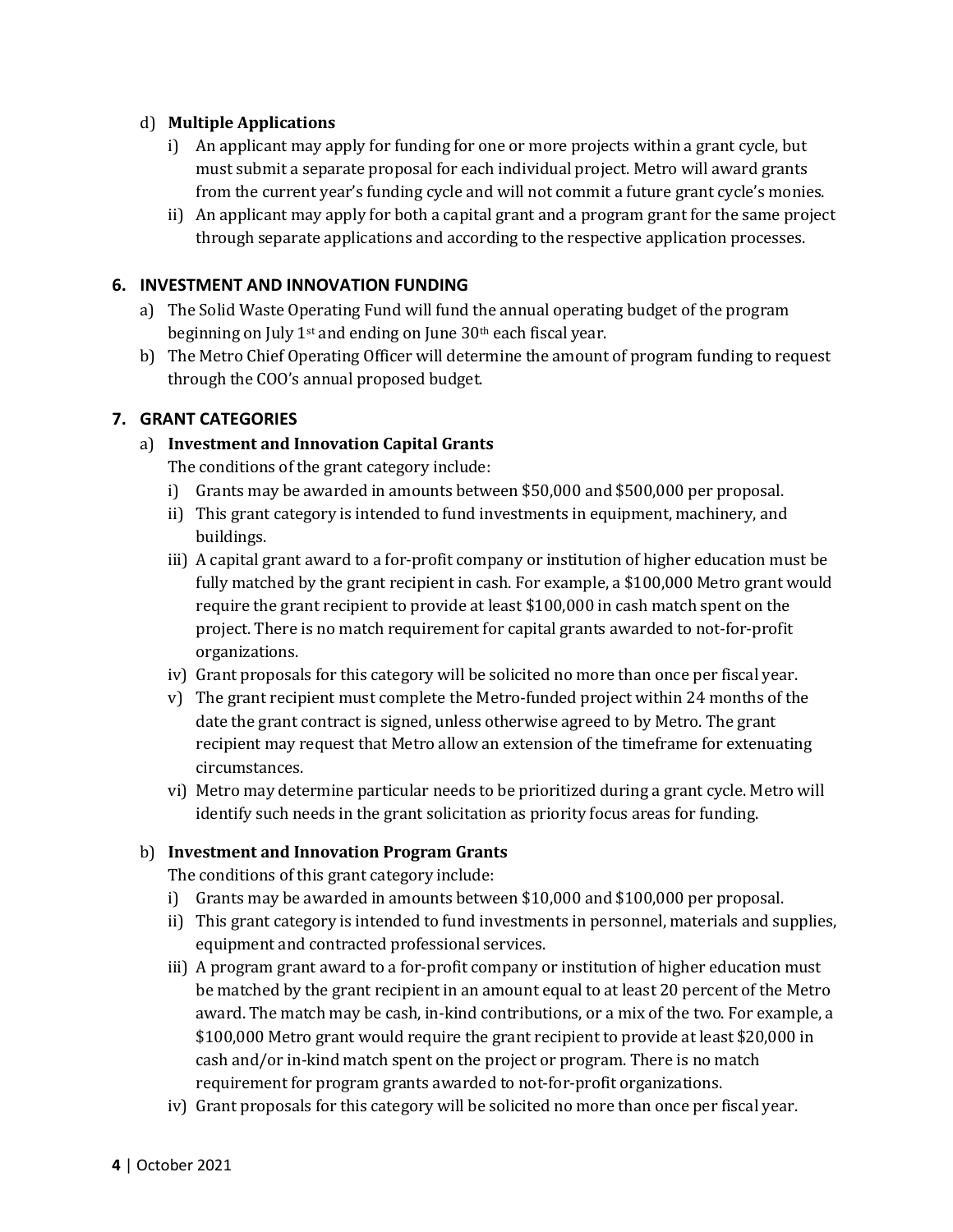- v) The grant recipient must complete the Metro-funded project within 18 months of the date the grant contract is signed, unless otherwise agreed to by Metro. The grant recipient may request that Metro allow an extension of the timeframe for extenuating circumstances.
- vi) Metro may determine particular needs to be prioritized during a grant cycle. Metro will identify such needs in the grant solicitation.

## **8. PROPOSAL**

- a) An eligible applicant must submit a complete grant proposal in the form and format prescribed by Metro to be considered for funding.
- b) Information about the Investment and Innovation grants proposal procedures will be posted on the Metro website. Metro will provide notice of the proposal solicitations on at least an annual basis. The notice will include the anticipated amount of funds available and any deadlines by which an applicant must submit a proposal.
- c) Each final grant proposal must include a detailed narrative description of the scope of work, a detailed itemized budget and timeline for completing the proposed project or program activities and deliverables. The itemized budget must show the overall total cost of the project and the amount of grant funds that will be applied towards the total cost.
- d) Metro staff will provide assistance to applicants in how to complete a proposal upon request.
- e) Metro and the Grant Review Committee(s) will evaluate all complete proposals received by the submittal deadline date using the criteria identified in these guidelines.

## **9. GENERAL SELECTION CRITERIA: CAPITAL AND PROGRAM GRANTS**

Metro and the Grant Review Committee(s) will evaluate each complete proposal received by the submittal deadline to determine the extent to which the project achieves the Investment and Innovation grant objectives, as set forth in Section 2. Metro and the Grant Review Committee(s) will apply the following criteria in determining whether to award grant funding to an applicant. Additional detail on the criteria and scoring system will be published with each proposal solicitation.

#### **Grant Review Criteria:**

- a) Proposed project demonstrates alignment with the program objectives and positive waste stream, environmental and/or human health impacts.
- b) Proposed project demonstrates positive equity impacts.
- c) Proposed project work plan is thorough and adequate.
- d) Proposed project budget is thorough and adequate.
- e) Proposal demonstrates applicant readiness (experience, resources, etc.) to complete the work.
- f) Proposal describes clear plan for evaluating project impacts.
- g) Bonus criteria, if applicable: As set forth in Section 7, Metro may determine and prioritize solid waste system needs for grant funding. If a priority focus area is identified, Metro may award additional evaluation points for proposals that address those priority focus area(s).